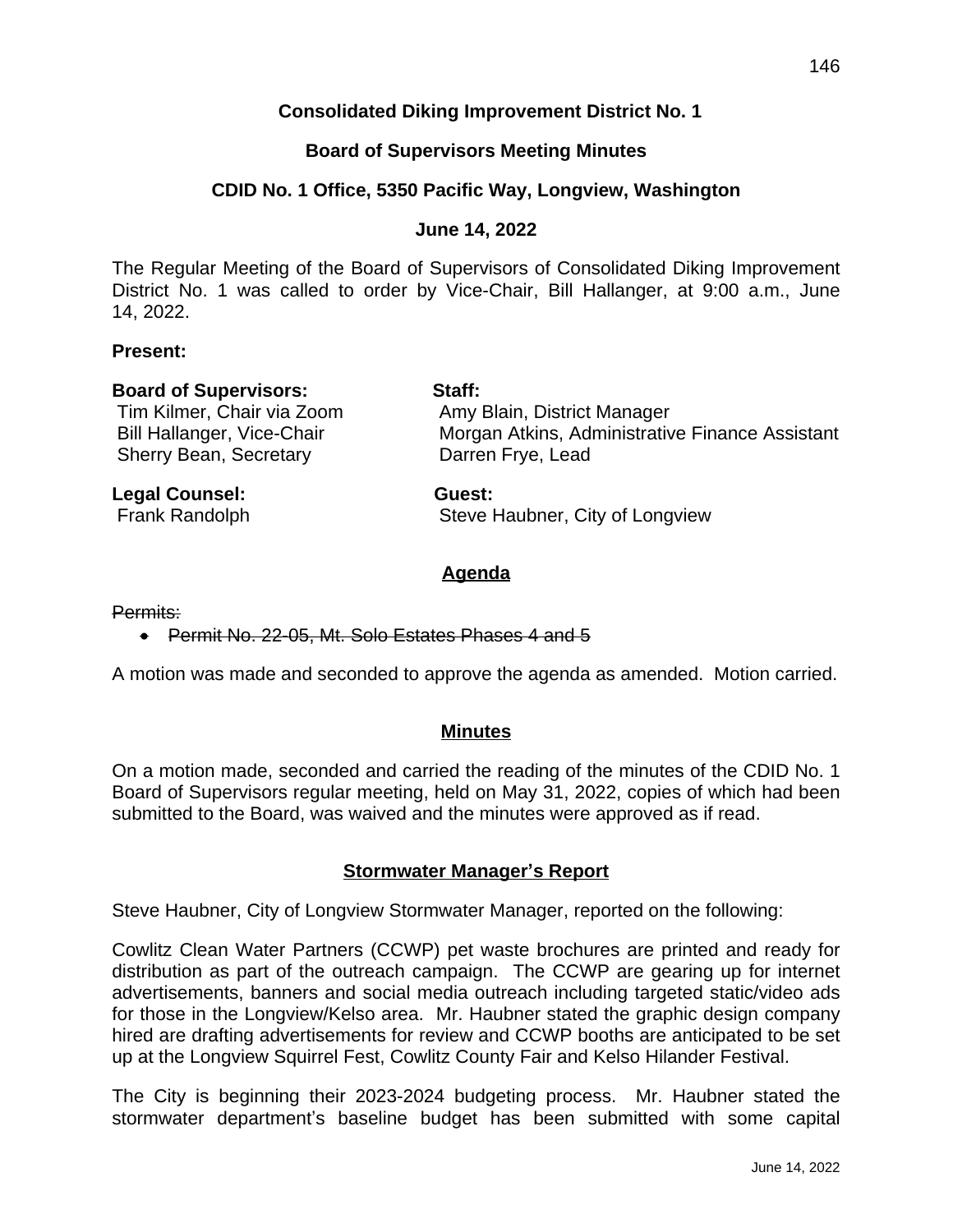improvement projects, but anticipates a leaner budget. Mr. Haubner noted he is pushing for a comprehensive stormwater master plan project and inventory and conditions assessment of the stormwater system with modeling.

## **Permit No. 22-06, JH Kelly Electrical Shop Outfall**

JH Kelly submitted a permit application to improve a vacant parking lot on 3<sup>rd</sup> Avenue. Ms. Blain recommended approval explaining the parking lot improvements include 12 inch outfall to Ditch No. 4 with a pretreatment catch basin and a fence in the District's easement, not effecting District maintenance.

Following discussion, a motion was made and seconded to approve Permit No. 22-06, JH Kelly Electrical Shop Outfall with the fence encroachment as presented. Motion carried.

JH Kelly is requesting to utilize the District's Fee-In-Lieu program to accommodate 4,900 cubic feet of water runoff for stormwater detention. Ms. Blain stated the District proposed JH Kelly improve 350 feet of the east Ditch No. 4 bank. Ms. Blain explained the ditch bank improvement would include at least 20 feet of access for District equipment using keyed in concrete filled with soil and seeded for grass with a 1-year window for completion. Supervisor Kilmer noted the improvements would be a great use of the District's Fee-In-Lieu program.

## **Engineer's Report**

Ms. Blain reported the District's website has been updated to include a new application for the District's Fee-In-Lieu program.

# **Operations Foreman Report**

Chance Cox, Operations Foreman, reported on the following maintenance activities:

- June 10, 2022 storm response and debris removal at Industrial Way Pump Station.
- Carney Construction extended the 46<sup>th</sup> Avenue maintenance road which will eventually connect to Windermere Park improving mowing access and ditch cleaning capabilities. Ms. Blain noted adjacent homeowners were contacted and pleased with improvements.

## **Attorney's Report**

Resolution No. 22-02, Cowlitz Clean Waters Interlocal Agreement: Frank Randolph, Legal Counsel, presented Resolution No. 22-02, authorizing the District Manager to renew the Interlocal Agreement with the City of Kelso, City of Longview and Cowlitz County regarding the regional cooperation on stormwater public education and outreach, recommending approval upon review: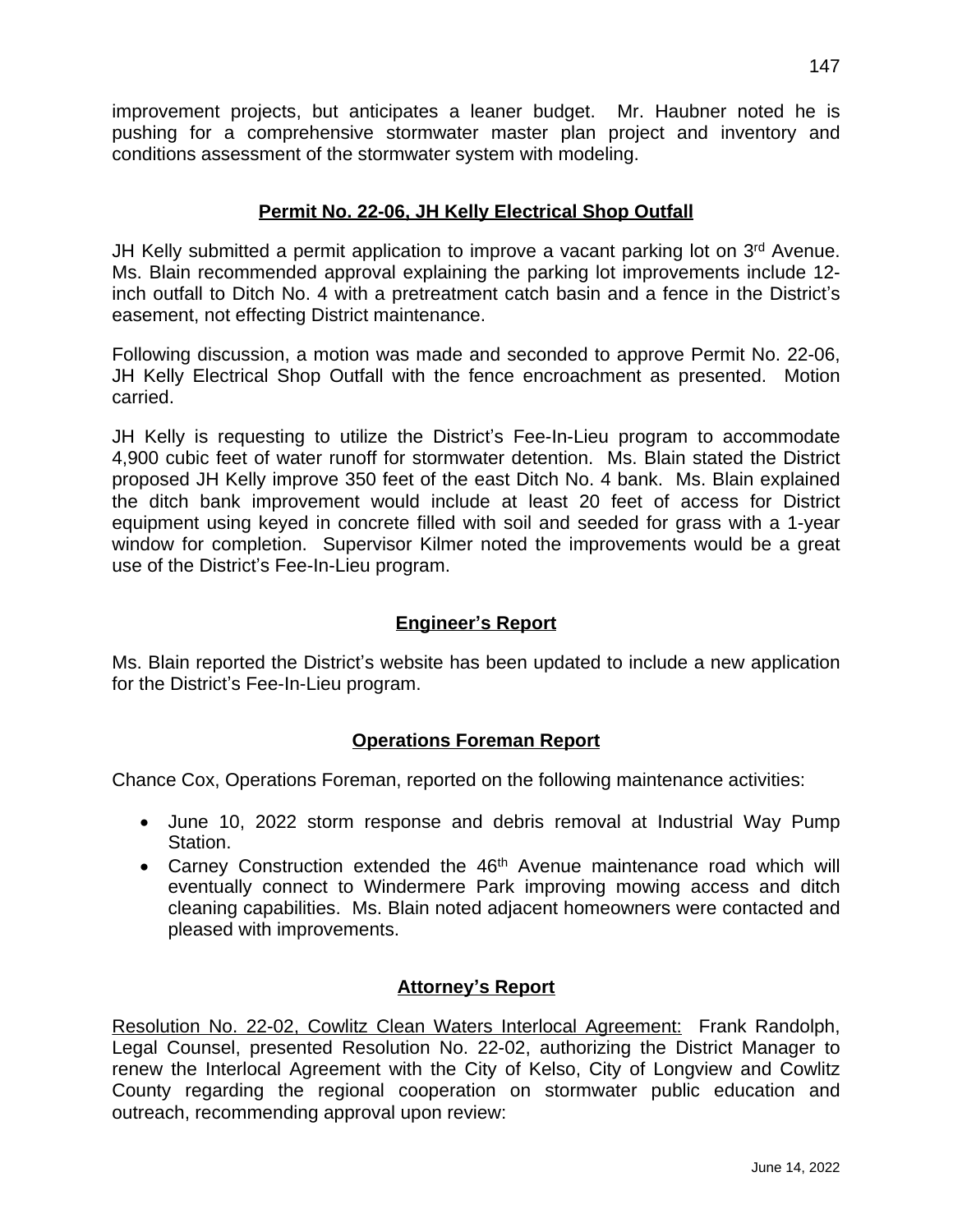### **RESOLUTION NO. 22-02 CONSOLIDATED DIKING IMPROVEMENT DISTRICT NO. 1 OF COWLITZ COUNTY, WASHINGTON**

\_\_

A Resolution authorizing the District Manager to renew the Interlocal Agreement with the City of Kelso, City of Longview and Cowlitz County regarding the regional cooperation on stormwater public education and outreach.

\_\_

WHEREAS; the Western Washington Phase II Municipal Stormwater Permit (Permit) issued by the Washington State Department of Ecology requires the City of Longview to provide for public education and outreach and;

WHEREAS, under guidelines of the Permit, public education and outreach efforts may be developed and implemented regionally; and

WHEREAS, the City of Longview, along with the City of Kelso, Cowlitz County and Consolidated Diking Improvement District No. 1, entered into a five-year interlocal agreement in 2016 to share costs and develop a collaborative public education and outreach program on stormwater issues and surface water quality under the brand of the "Cowlitz Clean Water Partners"; and

WHEREAS, all of the parties of the agreement wish to extend the interlocal agreement for an additional five-year term as allowed by clause 13 of the agreement and wish to increase the annual program cost limit under clause 5 to \$20,000.

NOW, THEREFORE, BE IT RESOLVED that the District Manager is authorized to amend and execute the interlocal agreement with the City of Kelso, City of Longview and Cowlitz County, attached hereto as Exhibits A and A-1, which form a part of this Resolution.

APPROVED by the Board of Supervisors of Consolidated Diking Improvement District No. 1 of Cowlitz County, WA and signed this 14 day of June, 2022.

> Resolution No. 22-02 EXHIBIT A-1

The INTERLOCAL AGREEMENT FOR STORMWATER PUBLIC EDUCATION AND OUTREACH adopted by the undersigned Parties in 2016 shall be extended for an additional five-year term beginning January 1 2022 and be amended as follows:

5. The Parties agree that the annual total costs and expenses for the program shall not exceed \$10,000 **\$20,000**.

A motion was made and seconded, to approve Resolution No. 22-02 as presented. Motion carried.

JH Kelly Fee-In-Lieu Mitigation: Mr. Randolph presented and recommended approval of an application from JH Kelly for Fee-In-Lieu Mitigation for the previously approved Permit No. 22-06, JH Kelly Electrical Shop Outfall. Mr. Randolph explained the Fee-In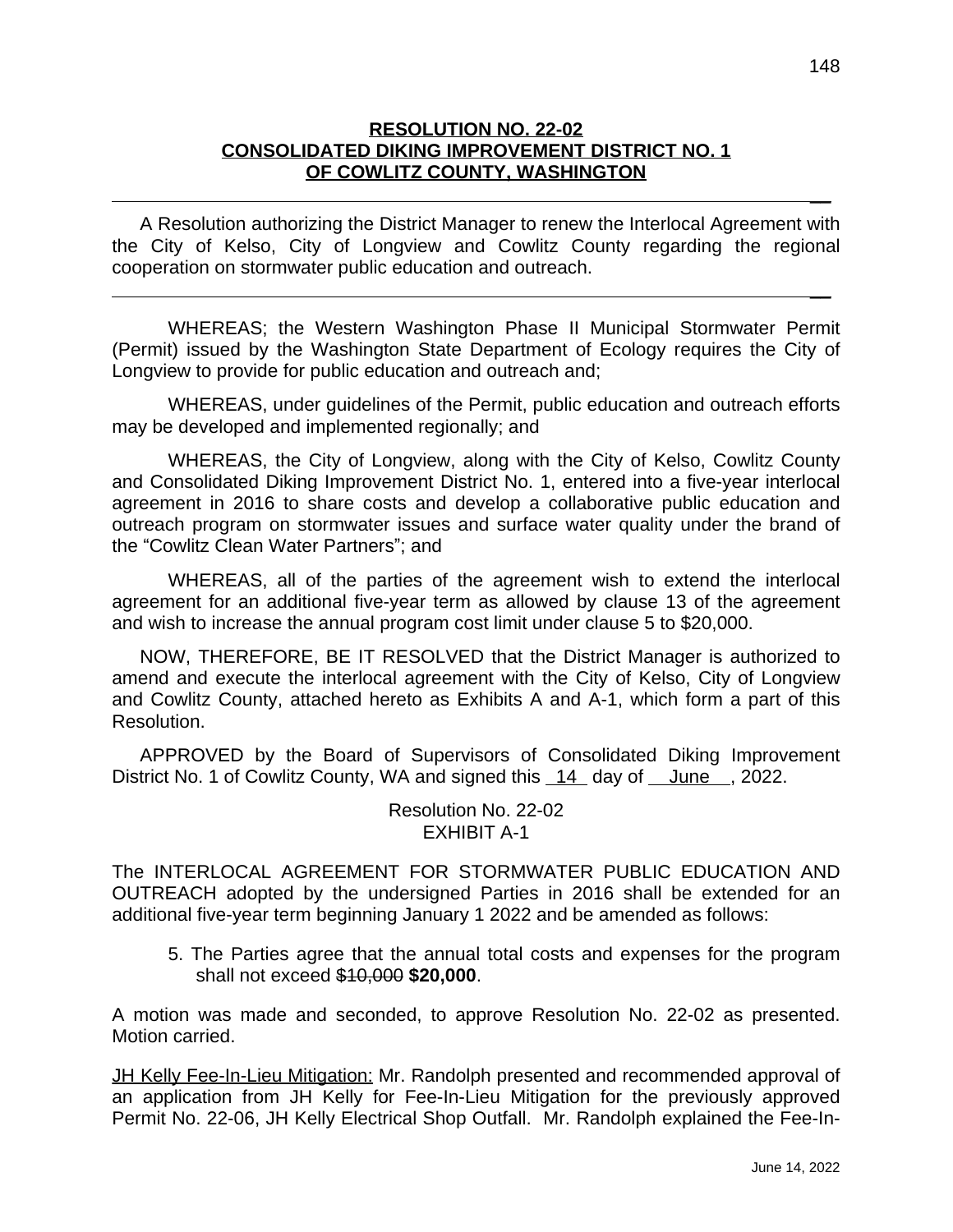Lieu Mitigation is essentially a permit connected specifically to JH Kelly and if the parcel is sold to another owner a separate agreement would need to be made for Fee-In-Lieu Mitigation.

Following discussion, a motion was made and seconded to approve JH Kelly Fee-In-Lieu Mitigation as presented. Motion carried.

# **Public Comment**

There was no one present for public comment.

# **Board of Supervisors Report**

The Board of Supervisors had nothing new to report.

## **Approval of June 14, 2022 Claim Summary**

After review of District claims, a motion was made and seconded to approve and execute the May 31, 2022 Claim Summary submitted in the amount of \$94,663.52. Motion carried.

## **Approval of the May 2022 Board of Supervisors Time and Expenses**

Upon a motion made, seconded and adopted, the Board of Supervisors' May 2022 Time and Expense were approved. Motion carried.

# **Ratification of May 31, 2022 Payroll and Benefits**

Upon a motion made, seconded and adopted, the payroll and benefits expenditures for the pay period ending May 31, 2022 were approved in the amount of \$38,801.84. Motion carried.

# **Adjourn Meeting**

There being no further business, the meeting adjourned at 9:40 a.m.

The next regular Board of Supervisors' meeting is scheduled for June 28, 2022.

The Advisory Committee meeting is scheduled for June 16, 2022.

 $\overline{a}$ 

\_\_\_\_\_\_\_\_\_\_\_\_\_\_\_\_\_\_\_\_\_\_\_\_\_\_\_\_\_\_\_\_

Tim Kilmer, Chair Sherry Bean, Secretary